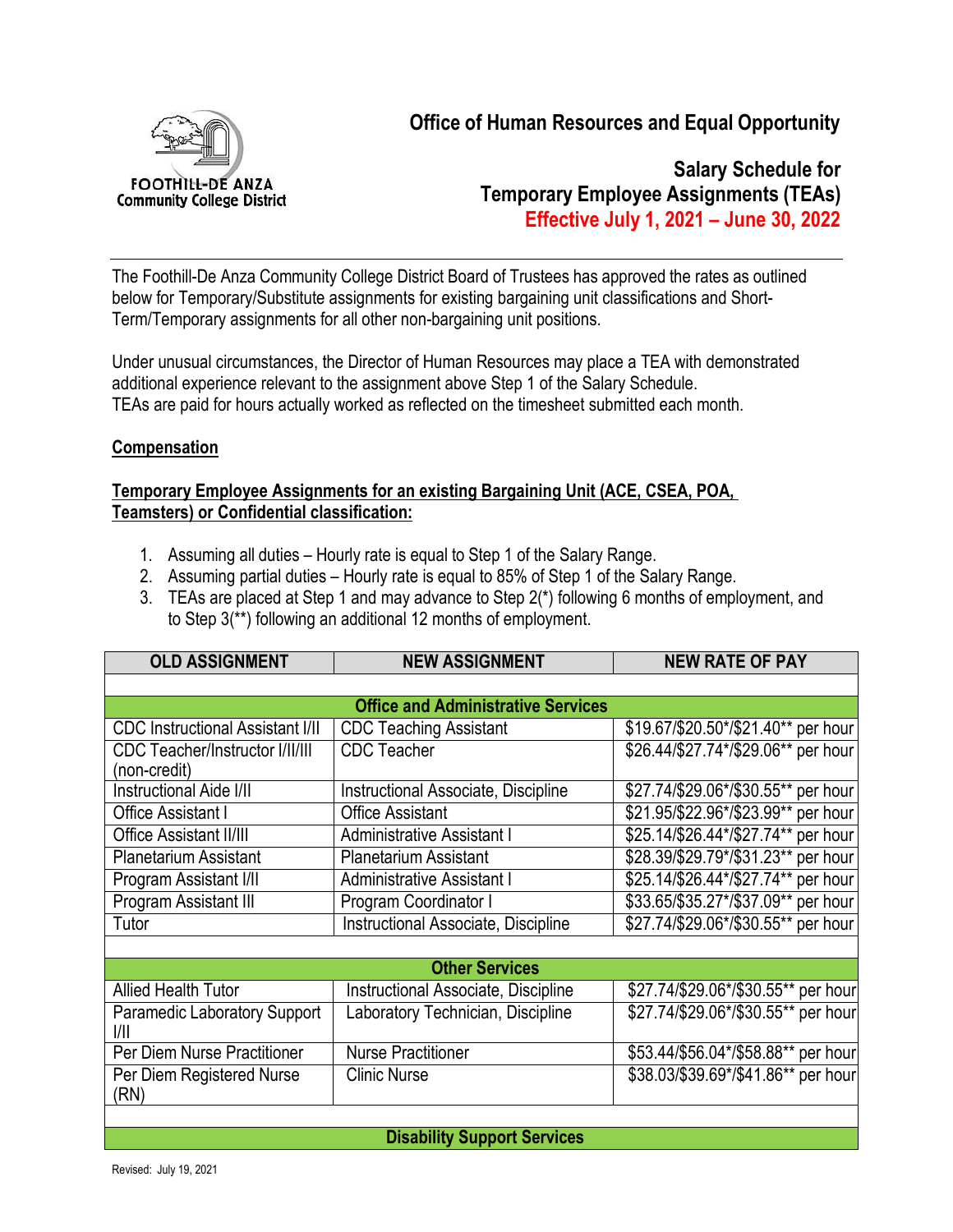| Interpreter I/II/III/IV                      | Sign Language Interpreter          | \$35.27/\$37.09*/\$38.96** per hour |
|----------------------------------------------|------------------------------------|-------------------------------------|
| Real-Time Captioner I/II                     | Real-Time Captioner I              | \$35.27/\$37.09*/\$38.96** per hour |
|                                              |                                    |                                     |
| <b>Police Support Services</b>               |                                    |                                     |
| Per Diem Community Service<br>Officer        | <b>Community Service Officer</b>   | \$26.44/\$27.74*/\$29.06** per hour |
| Per Diem Police Dispatcher                   | Police Dispatcher                  | \$27.07/\$28.39*/\$29.79** per hour |
| Per Diem Police Officer                      | Police Officer I                   | \$33.27/\$34.99*/\$36.76** per hour |
| Per Diem Police Records<br><b>Specialist</b> | <b>Administrative Assistant II</b> | \$28.39/\$29.79*/\$31.23** per hour |
| Per Diem Police Sergeant                     | <b>Police Sergeant</b>             | \$40.74/\$42.80*/\$44.96** per hour |

## **Temporary Employee Assignments for all other Non-Bargaining Unit or Confidential classifications:**

Temporary employees for all other Regular Short-Term/Temporary positions (primarily T3, T5, and T7 assignments) will be paid at the rateindicated below:

| <b>ASSIGNMENT</b>                                               | <b>RATE OF PAY</b>               |
|-----------------------------------------------------------------|----------------------------------|
| <b>Art Models</b>                                               | \$25.00 - \$50.00 per hour       |
| Community Services Instructor/Short Course (Teacher) Instructor | \$19.00 - \$250.00 per hour      |
| Consultant (Non-Instructional Professional Expert)              | \$22.00 - \$200.00 per hour      |
| Contract Education Instructor (not-for-credit)                  | \$25.00 - \$200.00 per hour      |
| <b>Educational Services Provider (Professional Expert)</b>      | \$25.00 - \$200.00 per hour      |
| Museum Preparator                                               | \$35.00 per hour                 |
| Psychological Services Intern                                   | \$15.00 per hour                 |
| Reader                                                          | Varies                           |
| Student Intern (Teacher Intern K-12)                            | \$50.00 per hour                 |
| <b>Student Trustee</b>                                          | \$50.00 per hour                 |
| <b>Teacher Intern</b>                                           | \$18.00 per hour                 |
| <b>Technical Support I/II/III</b>                               | \$16.00/\$21.00/\$26.00 per hour |
| <b>Technical Specialist</b>                                     | \$30.00 per hour                 |
| <b>Theater Technician I/II/III</b>                              | \$16.00/\$21.00/\$26.00 per hour |
| <b>Theater Professional</b>                                     | \$25.00 - \$60.00 per hour       |

## **Athletic Support Services**

| <b>ASSIGNMENT</b>       | <b>RATE OF PAY</b>         |
|-------------------------|----------------------------|
| <b>Assistant Coach</b>  | $$15.00 - $35.00$ per hour |
| Lifeguard               | $$16.00 - $20.00$ per hour |
| <b>Operations Staff</b> | $$15.00 - $35.00$ per hour |

# **Other Services**

| <b>ASSIGNMENT</b>               | <b>RATE OF PAY</b> |
|---------------------------------|--------------------|
| Certified Phlebotomy Technician | \$50.00 per hour   |
| <b>EMT Specialist</b>           | \$20.25 per hour   |
| <b>Paramedic Specialist</b>     | \$30.00 per hour   |